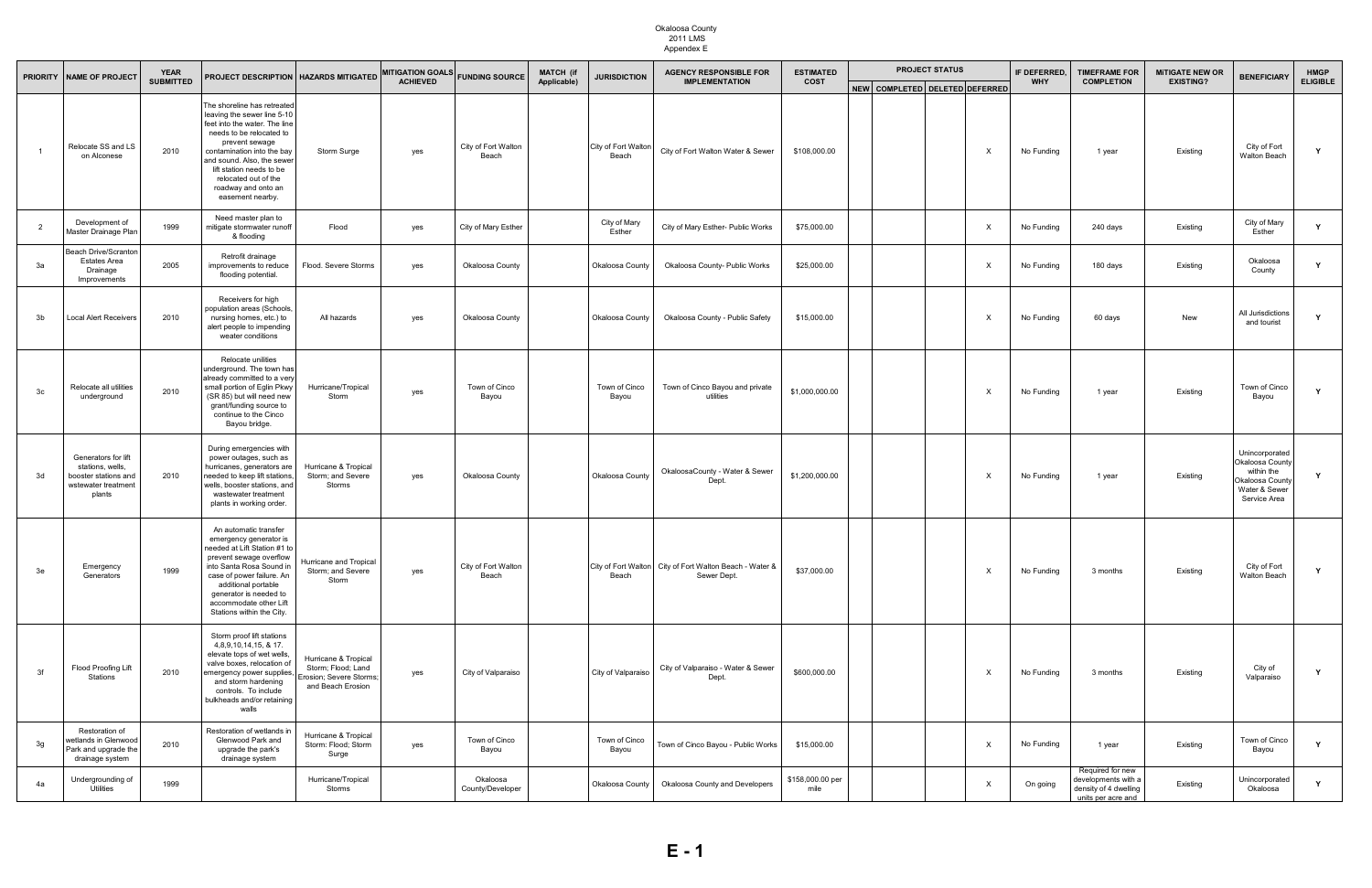| <b>PRIORITY</b> | <b>NAME OF PROJECT</b>                                         | <b>YEAR</b>      |                                                                                                                                                                                                                                                                                                                          | PROJECT DESCRIPTION   HAZARDS MITIGATED                                                                        | <b>MITIGATION GOALS</b>                                             | <b>FUNDING SOURCE</b>        | <b>MATCH (if</b> | <b>JURISDICTION</b>          | <b>AGENCY RESPONSIBLE FOR</b>                                  | <b>ESTIMATED</b> | <b>PROJECT STATUS</b>          | IF DEFERRED, | <b>TIMEFRAME FOR</b> | <b>MITIGATE NEW OR</b>                                                                                                                               | <b>BENEFICIARY</b>                                                                                  | <b>HMGP</b><br><b>ELIGIBLE</b> |
|-----------------|----------------------------------------------------------------|------------------|--------------------------------------------------------------------------------------------------------------------------------------------------------------------------------------------------------------------------------------------------------------------------------------------------------------------------|----------------------------------------------------------------------------------------------------------------|---------------------------------------------------------------------|------------------------------|------------------|------------------------------|----------------------------------------------------------------|------------------|--------------------------------|--------------|----------------------|------------------------------------------------------------------------------------------------------------------------------------------------------|-----------------------------------------------------------------------------------------------------|--------------------------------|
|                 |                                                                | <b>SUBMITTED</b> |                                                                                                                                                                                                                                                                                                                          |                                                                                                                | <b>ACHIEVED</b>                                                     |                              | Applicable)      |                              | <b>IMPLEMENTATION</b>                                          | <b>COST</b>      | NEW COMPLETED DELETED DEFERRED | <b>WHY</b>   | <b>COMPLETION</b>    | <b>EXISTING?</b><br>Existing<br>Existing<br>Existing<br>Existing<br>Existing<br>Existing<br>Existing<br>Existing<br>Existing<br>Existing<br>Existing |                                                                                                     |                                |
| 4 <sub>b</sub>  | Stormwater swales<br>and retention for<br>Sandalwood Drive     | 2014             | Provide a stormwater<br>management system for<br>this multi-family<br>neighborhood by<br>constructing swales and<br>exfiltration systems.                                                                                                                                                                                | Flood; Hurricane &<br>Tropical Storm;and<br>Severe Storms                                                      | yes                                                                 | City of Destin               |                  | City of Destin               | City of Destin - Public Works                                  | \$384,750.00     | $\times$                       | No funding   | 1 year               |                                                                                                                                                      | City of Destin                                                                                      | Y                              |
| 4c              | Stormwater swales<br>and retention for Joe's<br>Bayou area     | 2014             | Provide a stormwater<br>management system for<br>this neighborhood by<br>constructing swales and<br>exfiltration systems.                                                                                                                                                                                                | Flood; Hurricane &<br>Tropical Storm; and<br>Severe Storms                                                     | yes                                                                 | City of Destin               |                  | City of Destin               | City of Destin - Public Works                                  | \$649,266.00     | X                              | No Funding   | 1 year               |                                                                                                                                                      | City of Destin                                                                                      | Y                              |
| 4d              | Stormwater swales<br>and retention for Kelly<br>Street area    | 2014             | Provide a stormwater<br>management system for<br>this neighborhood by<br>constructing swales and<br>exfiltration systems.                                                                                                                                                                                                | Flood; Hurricane &<br>Tropical Storm; and<br>Severe Storms                                                     | yes                                                                 | City of Destin               |                  | City of Destin               | City of Destin - Public Works                                  | \$925,805.00     | $\times$                       | No Funding   | 1 year               |                                                                                                                                                      | City of Desin                                                                                       | Y                              |
| 5a              | Stormwater swales<br>and retention for<br>Maltozos Street area | 2014             | Provide a stormwater<br>management system for<br>this neighborhood by<br>constructing swales and<br>exfiltration systems.                                                                                                                                                                                                | Flood; Hurricane &<br>Tropical Storm; and<br>Severe Storms                                                     | yes                                                                 | City of Destin               |                  | City of Destin               | City of Destin- Public Works                                   | \$460,000.00     | X                              | No Funding   | 1 year               |                                                                                                                                                      | City of Destin                                                                                      | Y                              |
| 5b              | 85-A Culvert Crossing                                          | 1999             | Culvert is to small to<br>accommodate stormwater                                                                                                                                                                                                                                                                         | Hurricane and Tropical<br>Storm; Flood; and<br>Severe Storms                                                   | yes                                                                 | City of Laurel Hill          |                  |                              | City of Laurel Hill   City of Laurel Hill - Public Works Dept. | \$30,000.00      | X                              | No Funding   | 120 days             |                                                                                                                                                      | City of Laurel Hill                                                                                 | Y                              |
| 6а              | Replace culverts and<br>swale system in<br>Indian Bayou S/D    | 2014             | replace deteriorated meta<br>culvert pipes and re-<br>establish the roadside<br>swale system                                                                                                                                                                                                                             | Flood; Hurricane &<br>Tropical Storm; and<br>Severe Storms                                                     | yes                                                                 | city of Destin               |                  | City of Destin               | City of Destin - Public Works                                  | \$750,000.00     | X                              | No Funding   | 1 year               |                                                                                                                                                      | City of Destin                                                                                      | Y                              |
| 6b              | <b>Repetitive Loss</b><br>Relocation and/or<br>Acquisition     | 1999             | There are several<br>properties, including<br>concrete masonry unit<br>houses built with slab on<br>grade, which flood during<br>storm events. Due to this<br>type of construction,<br>elevation is not an<br>alternative. The structures<br>should be relocated or<br>acquired by the City to<br>prevent future losses. | Flood; Hurricane &<br>Tropical Storm; Severe<br>Storms and Storm<br>Surge                                      | <b>Existing Building</b><br>Mitigation in Flood-<br>prone locations | City of Fort Walton<br>Beach |                  | City of Fort Walton<br>Beach | City of Fort Walton Beach                                      | \$2,000,000.00   | $\boldsymbol{\mathsf{X}}$      | No Funding   | 18 months            |                                                                                                                                                      | City of Fort<br><b>Walton Beach</b>                                                                 | $\mathbf{v}$                   |
| 6с              | Stormwater swales for<br>Calhoun Avenue                        | 2014             | establish the roadside<br>swale system for this area                                                                                                                                                                                                                                                                     | Flood; Hurricane &<br>Tropical Storm; and<br>Severe Storms                                                     | yes                                                                 | City of Destin               |                  | City of Destin               | City of Destin - Public Works                                  | \$300,000.00     | X                              | No Funding   | 1 year               |                                                                                                                                                      | City of Destin                                                                                      | Y                              |
| 7a              | High efficiency .2<br>million gal/day lift at<br>ation         | 2011             | Installation of new high<br>efficency .2 million<br>gallon/day lift station.<br>Current lift at ation handles<br>50% of all sewage, is<br>located in the flood zone,<br>and is obsolete                                                                                                                                  | Flood; Hurricane &<br>Tropical Storm; Severe<br>Storms and Storm<br>Surge                                      | yes                                                                 | City of Valparaiso           |                  |                              | City of Valparaiso City of Valparaiso - Public Works Dept      | \$700,000.00     | X                              | No Funding   | 1 year               |                                                                                                                                                      | City of<br>Valparaiso                                                                               |                                |
| 7b              | Warning Siren                                                  | 2010             | For all emergency warnings                                                                                                                                                                                                                                                                                               | Hurricane & Tropical<br>Storm; Flood; Severe<br>Storms; Storm Surge;<br>Heat Wave and<br>Drought; and Wildfire | yes                                                                 | Town of Shalimar             |                  | Town of Shalimar             | Town of Shalimar                                               | \$30,000.00      | $\times$                       | No Funding   | 120 days             |                                                                                                                                                      | Town of<br>Shalimar                                                                                 |                                |
| 8a              | Arena Road Drainage<br>Improvements                            | 2010             | A portion of Arena Road,<br>an unimproved roadway,<br>holds water during wet<br>periods and floods during<br>high rainfall events. This<br>project would pipe water<br>from the road and direct it<br>to a retention pond.                                                                                               | Hurricane & Tropical<br>Storm; Flood; and<br>Severe Storms                                                     | yes                                                                 | City of Crestview            |                  |                              | City of Crestview   City of Crestview - Public Works Dept.     | \$51,000.00      | $\times$                       | No Funding   | 90 days              |                                                                                                                                                      | City of Crestview                                                                                   | Y                              |
| 8b              | <b>Beal Street Lift Station</b><br>Relocation                  | 2010             | Lift Station is old and in the<br>floodplain. New lift station<br>needs to be in the same<br>vicinity, at a higher<br>elevation.                                                                                                                                                                                         | Hurricane & Tropical<br>Storm; Flood; severe<br>storms; and Storm<br>Surge                                     | yes                                                                 | <b>Okaloosa County</b>       |                  | Okaloosa County              | Okaloosa County - Water & Sewer<br>Dept.                       | \$600,000.00     | $\mathsf{X}$                   | No Funding   | 18 months            | Existing                                                                                                                                             | Unincorporated<br>Okaloosa County<br>within the<br>Okaloosa County<br>Water & Sewer<br>Service Area | Y                              |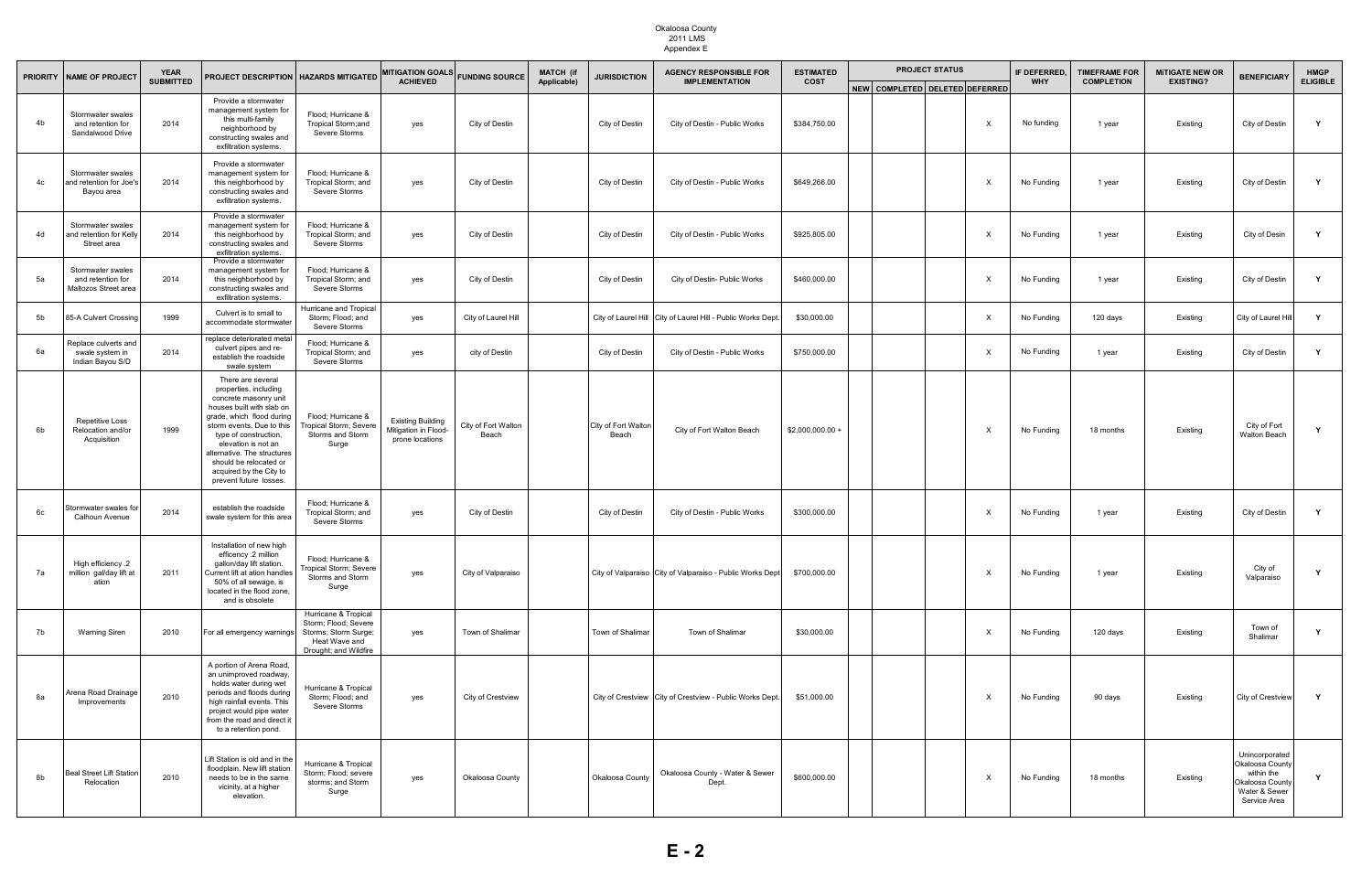| <b>PRIORITY</b> | <b>NAME OF PROJECT</b>                                              | <b>YEAR</b>      | PROJECT DESCRIPTION   HAZARDS MITIGATED                                                                                                                                                                                                                                                                                                                             |                                                              | <b>MITIGATION GOALS</b>                                             | <b>FUNDING SOURCE</b>        | <b>MATCH (if</b> | <b>JURISDICTION</b>          | <b>AGENCY RESPONSIBLE FOR</b>                                     | <b>ESTIMATED</b> |                                | <b>PROJECT STATUS</b> |                           | IF DEFERRED. | <b>TIMEFRAME FOR</b> | <b>MITIGATE NEW OR</b><br><b>EXISTING?</b> | <b>BENEFICIARY</b>                                                                    | <b>HMGP</b><br><b>ELIGIBLE</b> |
|-----------------|---------------------------------------------------------------------|------------------|---------------------------------------------------------------------------------------------------------------------------------------------------------------------------------------------------------------------------------------------------------------------------------------------------------------------------------------------------------------------|--------------------------------------------------------------|---------------------------------------------------------------------|------------------------------|------------------|------------------------------|-------------------------------------------------------------------|------------------|--------------------------------|-----------------------|---------------------------|--------------|----------------------|--------------------------------------------|---------------------------------------------------------------------------------------|--------------------------------|
|                 |                                                                     | <b>SUBMITTED</b> |                                                                                                                                                                                                                                                                                                                                                                     |                                                              | <b>ACHIEVED</b>                                                     |                              | Applicable)      |                              | <b>IMPLEMENTATION</b>                                             | <b>COST</b>      | NEW COMPLETED DELETED DEFERRED |                       |                           | <b>WHY</b>   | <b>COMPLETION</b>    |                                            |                                                                                       |                                |
| -9              | Retaining Walls for Lift<br>Stations #11, #20,<br>and $#21$         | 2010             | Lift stations 11, 20, and 21<br>are subject to occasional<br>flooding but can be<br>protected by the installation<br>of retaining walls.                                                                                                                                                                                                                            | Hurricane and Tropical<br>Storm; Flood; and<br>Severe Storms | yes                                                                 | City of Crestview            |                  | City of Crestview            | City of Crestview - Water & Sewer<br>Dept.                        | \$18,000.00      |                                |                       | $\mathsf{X}$              | No Funding   | 60 days              | Existing                                   | City of Crestview                                                                     | Y                              |
| 10a             | Resurfacing of<br>secondary/residential<br>streets                  | 2010             | Resurface the streets<br>maintained by the Town of<br>Cinco Bayou                                                                                                                                                                                                                                                                                                   | Hurricane/Tropical<br>Storm and Flooding                     | yes                                                                 | Town of Cinco<br>Bayou       |                  | Town of Cinco<br>Bayou       | Town of Cinco Bayou - Public Works<br>Dept.                       | \$500,000.00     |                                |                       | $\mathsf{X}$              | No Funding   | 1 year               | Existing                                   | Town of Cinco<br>Bayou                                                                | Y                              |
| 10 <sub>b</sub> | South<br>Avenue/Thornhill<br>Road Area Drainage<br>Improvements     | 2010             | Regional stormwater<br>management and drainage<br>improvements.                                                                                                                                                                                                                                                                                                     | Hurricane & Tropical<br>Storm; Flood; and<br>Severe Storms   | yes                                                                 | Okaloosa County              |                  | Okaloosa County              | Okaloosa County - Public Works<br>Dept.                           | \$5,000,000.00   |                                |                       | $\mathsf{X}$              | No Funding   | 770 days             | Existing                                   | Unincorporated<br>Okaloosa County<br>within the<br><b>Thornhill Road</b><br>Area      | Y                              |
| 10 <sub>c</sub> | Shady<br>Lane/Woodlawn<br>Drainage Problems                         | 2010             | Persistent drainage<br>problems causing flooding<br>and road closures                                                                                                                                                                                                                                                                                               | Hurricane & Tropical<br>Storm; Flood; and<br>Severe Storms   | yes                                                                 | City of Crestview            |                  |                              | City of Crestview   City of Crestview - Public Works Dept.        | \$412,000.00     |                                |                       | $\mathsf{X}$              | No Funding   | 150 days             | Existing                                   | City of Crestview                                                                     | Y                              |
| 10d             | Racetrack Road<br><b>Sanitary Sewer</b><br>Rehab                    | 2010             | Rehab on 18" gravity sewer<br>line made of vitrified clay.<br>is crumbling and allowing<br>infiltration into the sewer<br>system.                                                                                                                                                                                                                                   | Hurriance/Tropical<br>Storm and Flood                        | yes                                                                 | Okaloosa County              |                  | Okaloosa County              | Okaloosa County - Water & Sewer<br>Dept.                          | \$1,800,000.00   |                                |                       | $\mathsf{X}$              | No Funding   | 6 months             | Existing                                   | Unincorporated<br>Okaloosa County<br>within the<br>Racetrack Road<br>area             | Y                              |
| 10e             | Force main upgrade<br>Lift Station #10                              | 2010             | Increased flows during<br>heavy rains and hurricane<br>conditions overwhelm the<br>force main at Lift Station<br>#10 that serves the county<br>jail and surrounding area.                                                                                                                                                                                           | Hurricane & Tropical<br>Storms; Flood; and<br>Severe Storms  | yes                                                                 | City of Crestview            |                  | City of Crestview            | City of Crestview - Water & Sewer<br>Dept.                        | \$300,000.00     |                                |                       | X                         | No Funding   | 90 days              | Existing                                   | City of Crestview                                                                     | Y                              |
| 10f             | <b>Elevation of Repetitive</b><br>Loss Structures                   | 1999             | Several wood frame<br>houses with a crawl space<br>undernearth are in need of<br>elevation or acquisition due<br>to frequent flooding during<br>storm events.                                                                                                                                                                                                       | Flood,<br>Hurricane/Tropical<br>Storm, Storm Surge           | <b>Existing Building</b><br>Mitigation in Flood-<br>prone locations | City of Fort Walton<br>Beach |                  | Beach                        | City of Fort Walton City of Fort Walton Beach - Building<br>Dept. | \$540,000.00     |                                |                       | $\boldsymbol{\mathsf{X}}$ | No Funding   | 1 year               | Existing                                   | City of Fort<br><b>Walton Beach</b>                                                   | $\mathbf{Y}$                   |
| 11a             | <b>Intersection Mast</b><br>Arms                                    | 2010             | All traffic signals that are<br>not currently on mast arms<br>rated at 140 mph need to<br>be updated. There are six<br>intersections for a total of<br>18 mast arms needed.                                                                                                                                                                                         | All hazards                                                  | <b>Building Construction</b><br>and Wind;<br>Communications         | City of Fort Walton<br>Beach |                  | City of Fort Walton<br>Beach | City of Fort Walton Beach - Public<br>Works Dept.                 | \$896,000.00     |                                |                       | $\mathsf{X}$              | No Funding   | 1 year               | Existing                                   | All Jurisdictions<br>mast arms are<br>located on<br>Hurricane<br>evacuation<br>routes |                                |
| 11 <sub>b</sub> | <b>Elevated Potable</b><br>Water Storage Tank<br>Kennedy Lakes Area | 2010             | The Kennedy Lakes area in<br>NW Crestview is plagued<br>by low water pressures,<br>While the pressure is<br>adequate to provide water<br>to residences, it is<br>dangerously low for fire<br>protection. The storage<br>tank is necessary to<br>provide additional storage<br>and head pressure to flight<br>wildfires or multiple<br>structure fires in this area. | Wildfire                                                     | yes                                                                 | City of Crestview            |                  | City of Crestview            | City of Crestview - Water & Sewer<br>Dept.                        | \$1,000,000.00   |                                |                       | $\mathsf{X}$              | No Funding   | 270 days             | Existing                                   | City of Crestview                                                                     | Y                              |
| 11c             | Port Dixie Stormwater<br>System Repair                              | 2010             | Stormwater drainage<br>analysis and infrastructure<br>repair/replacement for the<br>Port Dixie drainage area to<br>resolve regional flooding<br>and stormwater problems.                                                                                                                                                                                            | Hurricane & Tropical<br>Storm; Flood; and<br>Severe Storms   | yes                                                                 | Okaloosa County              |                  | Okaloosa County              | Okaloosa County - Public Works<br>Dept.                           | \$5,000,000.00   |                                |                       | $\boldsymbol{\mathsf{X}}$ | No Funding   | 770 days             | Existing                                   | Unincorporated<br>Okaloosa County<br>within the Port<br>Dixie Area                    |                                |
| 11d             | standby generators at<br>8 power supply<br>locations                | 2011             | Installation of standby<br>generators at each of 8<br>existing un-interuptable<br>power supply<br>locations.Ensures<br>continuted operation of<br>cable communication<br>system for emergency<br>broadcast capabilities                                                                                                                                             | All hazards                                                  | yes                                                                 | City of Valparaiso           |                  |                              | City of Valparaiso City of Valparaiso - Public Works Dept         | \$77,000.00      |                                |                       | X                         | No Funding   | 6 months             | Existing                                   | City of<br>Valparaiso                                                                 | Y                              |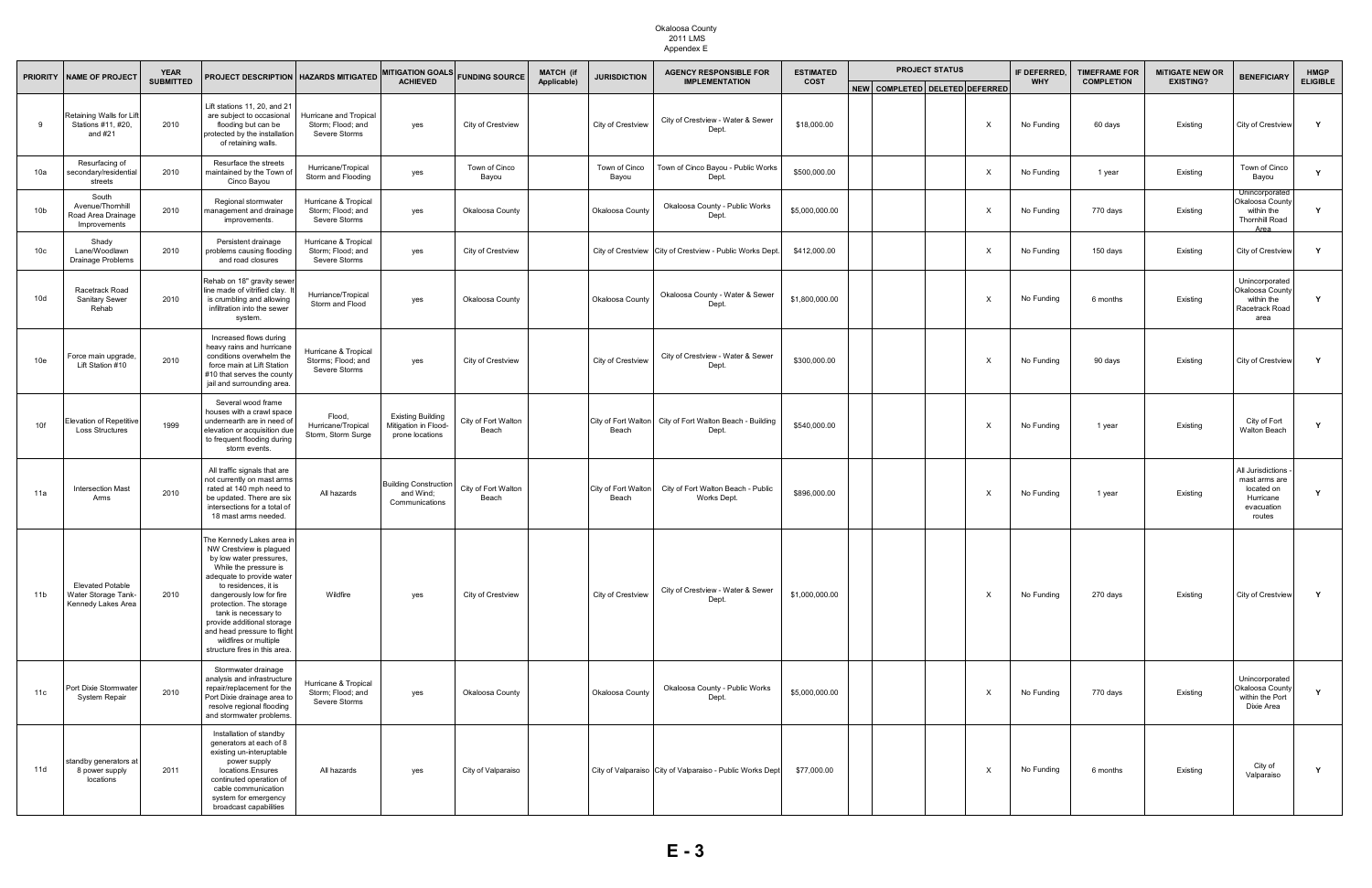| <b>PRIORITY</b> | <b>NAME OF PROJECT</b>                                                                             | <b>YEAR</b>      | <b>PROJECT DESCRIPTION   HAZARDS MITIGATED</b>                                                                                                                                                                                   |                                                            | <b>MITIGATION GOALS</b> | <b>FUNDING SOURCE</b>                    | <b>MATCH (if</b> | <b>JURISDICTION</b>             | <b>AGENCY RESPONSIBLE FOR</b>                              | <b>ESTIMATED</b> |  |                                | <b>PROJECT STATUS</b> |                           | IF DEFERRED. | <b>TIMEFRAME FOR</b> | <b>MITIGATE NEW OR</b> | <b>BENEFICIARY</b>                                                                     | <b>HMGP</b><br><b>ELIGIBLE</b> |
|-----------------|----------------------------------------------------------------------------------------------------|------------------|----------------------------------------------------------------------------------------------------------------------------------------------------------------------------------------------------------------------------------|------------------------------------------------------------|-------------------------|------------------------------------------|------------------|---------------------------------|------------------------------------------------------------|------------------|--|--------------------------------|-----------------------|---------------------------|--------------|----------------------|------------------------|----------------------------------------------------------------------------------------|--------------------------------|
|                 |                                                                                                    | <b>SUBMITTED</b> |                                                                                                                                                                                                                                  |                                                            | <b>ACHIEVED</b>         |                                          | Applicable)      |                                 | <b>IMPLEMENTATION</b>                                      | <b>COST</b>      |  | NEW COMPLETED DELETED DEFERRED |                       |                           | <b>WHY</b>   | <b>COMPLETION</b>    | <b>EXISTING?</b>       |                                                                                        |                                |
| 11e             | <b>Bluewater Bay MSBU</b><br>350 acres stormwater<br>basin repair                                  | 2014             | stormwater darinage<br>system repairs                                                                                                                                                                                            | Hurricane & Tropical<br>Storm; Flood; and<br>severe storms | yes                     | Okaloosa<br>County/Bluewater<br>Bay MSBU |                  | Okaloosa County                 | Okaloosa County/Bluewater Bay<br><b>MSBU</b>               | \$400,000.00     |  |                                |                       | $\times$                  |              | 2 Years              | Existing               | Unincorporated<br>Okaloosa county<br>within the<br><b>Bluewater Bay</b><br>area        | Y                              |
| 11f             | Northern Pines -<br><b>Forest Heights</b><br>Drainage<br>Improvements                              | 2010             | Regional stormwater<br>management and drainage<br>improvements.                                                                                                                                                                  | Hurricane & Tropical<br>Storm; Flood; and<br>Severe Storms | yes                     | Okaloosa County                          |                  | Okaloosa County                 | Okaloosa County - Public Works<br>Dept.                    | \$5,000,000.00   |  |                                |                       | $\mathsf{X}$              | No Funding   | 770 days             | Existing               | Unincorporated<br>Okaloosa County<br>within the Forest<br>Heights Area                 | Y                              |
| 11g             | Bryn Mawr<br><b>Subdivision Drainage</b>                                                           | 2010             |                                                                                                                                                                                                                                  | Flood                                                      | yes                     | City of Mary Esther                      |                  | City of Mary<br>Esther          | City of Mary Esther                                        | \$700,000.00     |  |                                |                       | $\mathsf{X}$              | No Funding   | 120 days             | Existing               | City of Mary<br>Esther                                                                 | Y                              |
| 12a             | Acquisition of<br>Emergency<br>Generators and<br><b>Traffic Signal Quick</b><br><b>Disconnects</b> |                  | Acquisition of dedicated<br>portable generators and<br>quick disconnects for traffic<br>signals, so that vehicles<br>can safely operate during a<br>loss of electrical power<br>associated with a hurricane<br>or other disaster | All Hazards                                                | yes                     | City of Crestview                        |                  |                                 | City of Crestview   City of Crestview - Public Works Dept. | \$3,300.00       |  |                                |                       | $\mathsf{X}$              | No Funding   | 60 days              | Existing               | All jurisdictions-<br>Hwy 85 is a<br>hurricane<br>evacuation route                     | $\mathbf v$                    |
| 12 <sub>b</sub> | Generator for City Hall                                                                            | 2014             | install 250 KW generator<br>for City Hall                                                                                                                                                                                        | All hazards                                                | yes                     | City of Niceville                        |                  | City of Niceville               | City of Niceville - Public Works Dept                      | \$250,000.00     |  |                                |                       | $\boldsymbol{\mathsf{x}}$ | No Funding   | 30 days              | Existing               | City of Niceville                                                                      | Y                              |
| 12 <sub>c</sub> | sland #2 and #3 Lift<br><b>Station Retrofit</b>                                                    |                  | Replace electrical and<br>control systems at 3 coastal<br>lift stations that have<br>damaged by wind and salt.                                                                                                                   | Hurricane & Tropical<br>Storm; Flood; and Storm<br>Surge   | yes                     | Okaloosa County                          |                  | Okaloosa County                 | Okaloosa County - Water & Sewer<br>Dept.                   | \$225,000.00     |  |                                |                       | X                         | No Funding   | 1 year               | Existing               | Unincorporated<br>Okaloosa County<br>within the<br>Okaloosa Island<br>area and tourist | $\mathbf v$                    |
| 12d             | Stormwater drainage<br>system at Edwin's<br><b>Elementery School</b>                               | 2014             | Install new stormwater<br>drainage system at Edwin's<br><b>Elementery School</b>                                                                                                                                                 | Hurricane & Tropical<br>Storm; and Flood                   | yes                     | Okaloosa County<br>School Board          |                  | Okaloosa Count<br>School Board  | Okaloosa County School Board -<br>Facilities Dept.         | \$700,000.00     |  |                                |                       | $\mathsf{X}$              | No Funding   | 1 year               | Existing               |                                                                                        | Y                              |
| 12e             | Stormwater drainage<br>system at Florosa<br><b>Elementery School</b>                               | 2014             | Install new stormwater<br>drainage system at Florosa<br><b>Elementery School</b>                                                                                                                                                 | Hurricane & Tropical<br>Storm; and Flood                   | yes                     | Okaloosa County<br>School Board          |                  | Okaloosa County<br>School Board | Okaloosa County School Board -<br><b>Facilities Dept.</b>  | \$450,000.00     |  |                                |                       | $\mathsf{X}$              | No Funding   | 1 year               | Existing               |                                                                                        | Y                              |
| 13а             | 8 Traffic Signals-<br><b>Quick Disconnect for</b><br>Highway 98                                    |                  | Provide hardward to<br>nterface post-storm power<br>sources to aid in efficient<br>traffic control and to free up<br>emergency personnel for<br>other efforts                                                                    | All hazards                                                | yes                     | City of Destin                           |                  | City of Destin                  | City of Destin - Public Works Dept.                        | \$40,000.00      |  |                                |                       | $\boldsymbol{\mathsf{X}}$ | No Funding   | 6 months             | Existing               | All jurisdictions<br>Hwy 98 is an<br>evacuation route                                  | Y                              |
| 13 <sub>b</sub> | Stormwater drainage<br>systen at City of Mary<br><b>Esther City Hall</b>                           | 2014             | Repair and replace the<br>underground stormwater<br>system                                                                                                                                                                       | Hurricane & Tropical<br>Storm; and Flood                   | yes                     | City of Mary Esther                      |                  | City of Mary<br>Esther          | City of Mary Esther- Public Works                          | \$45,150.00      |  |                                |                       | $\boldsymbol{\mathsf{X}}$ | No Funding   | 6 months             | Existing               | City of Mary<br>Esther                                                                 | Y                              |
| 13 <sub>c</sub> | Repair and replace<br>bridge on Christobal<br>Rd.                                                  | 2014             | Repair and replace<br>underground stormwater<br>infrastructure                                                                                                                                                                   | Hurricane & Tropical<br>Storm; and Flood                   | yes                     | City of Mary Esther                      |                  | City of Mary<br>Esther          | City of Mary Esther - Public Works                         | \$482,150.00     |  |                                |                       | $\mathsf{X}$              | No Funding   | 1 year               | Existing               | City of Mary<br>Esther                                                                 | Y                              |
| 13d             | Sylvania Heights<br>Drainage<br>Improvements Phase<br>$\overline{2}$                               |                  | Retrofit drainage<br>improvements to reduce<br>flooding potential.                                                                                                                                                               | Hurricane & Tropical<br>Storm; and Flood                   | yes                     | Okaloosa County                          |                  | Okaloosa County                 | Okaloosa County - Public Works<br>Dept.                    | \$5,000,000.00   |  |                                |                       | $\boldsymbol{\mathsf{X}}$ | No Funding   | 770 days             | Existing               | Unincorporated<br>Okaloosa County<br>within the<br>Sylvania Heights<br>area            | Y                              |
| 13e             | Stormwater drainage<br>repair on Byyn Mawr<br>Blvd.                                                | 2014             | Repair and replace<br>underground stormwater<br>infrastructure                                                                                                                                                                   | Hurricane & Tropical<br>Storm; Severe Storms<br>and Flood  | yes                     | City of Mary Esther                      |                  | City of Mary<br>Esther          | City of Mary Esther - Public Works                         | \$159,710.00     |  |                                |                       | X                         | No Funding   | 1 year               | Existing               | City of Mary<br>Esther                                                                 | Y                              |
| 13f             | Shoal River Dr. dam                                                                                | 2010             | replace old piping in<br>xisting on golf course lake<br>(Shoal River Drive is<br>located on top of this dam)                                                                                                                     | Dam Safety                                                 | yes                     | Okaloosa County                          |                  | Okaloosa<br>County/NWFLWM<br>D  | Okaloosa County/NWFLWMD                                    | \$300,000.00     |  |                                |                       | $\boldsymbol{\mathsf{X}}$ | No Funding   | 90 days              | Existing               | Unincorporated<br>Okaloosa County<br>within the Shoal<br>River area                    | Y                              |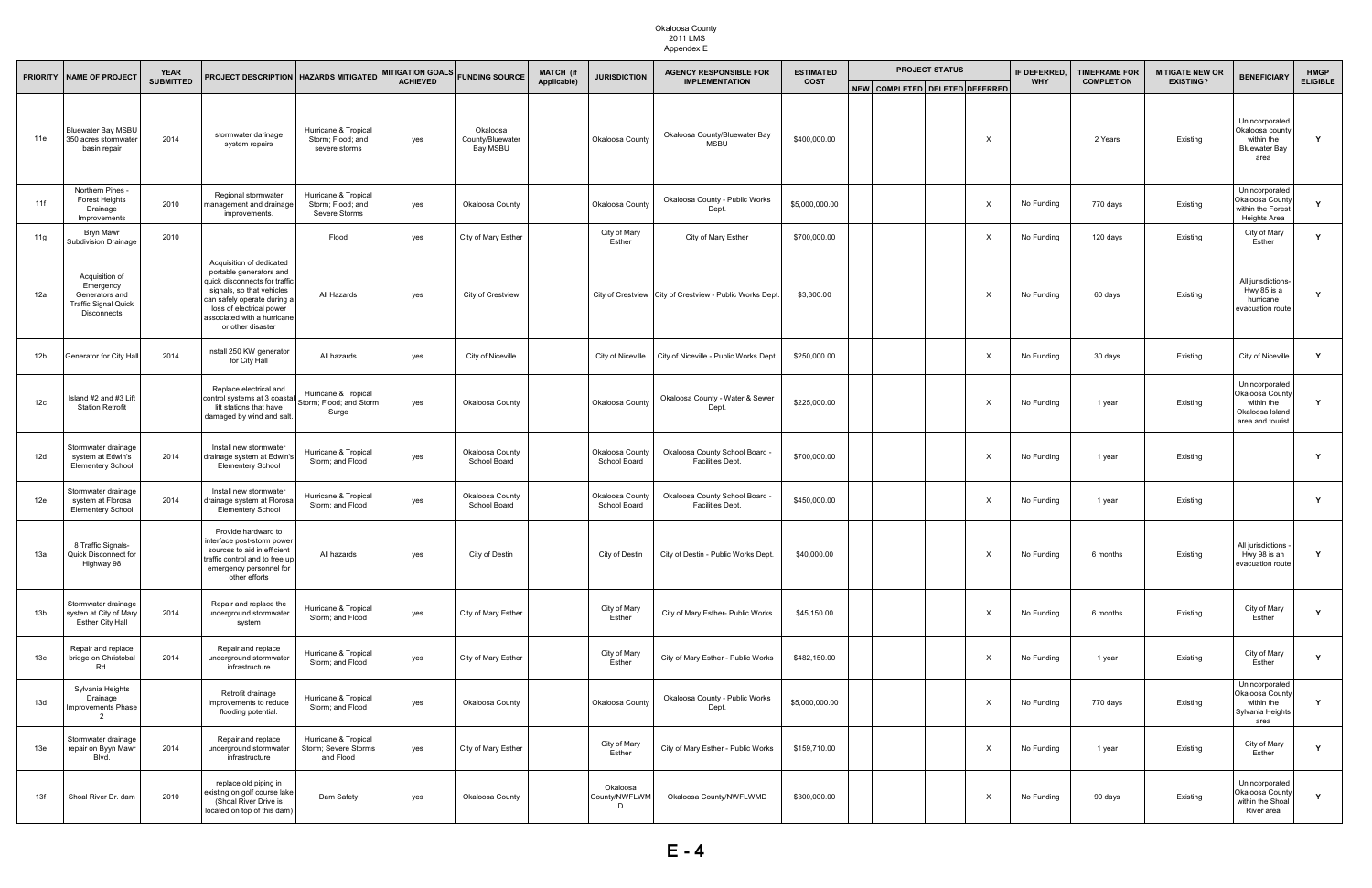| <b>PRIORITY</b> | <b>YEAR</b><br><b>NAME OF PROJECT</b>                        |                  |                                                                                                                                                                                                                                                                                                                 | PROJECT DESCRIPTION   HAZARDS MITIGATED                   | <b>MITIGATION GOALS</b>                                                                                         | <b>FUNDING SOURCE</b>        | <b>MATCH</b> (if<br>Applicable) | <b>JURISDICTION</b>          | <b>AGENCY RESPONSIBLE FOR</b><br><b>IMPLEMENTATION</b>   | <b>ESTIMATED</b> | <b>PROJECT STATUS</b>          |  | <b>IF DEFERRED</b><br><b>TIMEFRAME FOR</b> |            | <b>MITIGATE NEW OR</b><br><b>EXISTING?</b> | <b>BENEFICIARY</b> | <b>HMGP</b>                                                                                  |                 |
|-----------------|--------------------------------------------------------------|------------------|-----------------------------------------------------------------------------------------------------------------------------------------------------------------------------------------------------------------------------------------------------------------------------------------------------------------|-----------------------------------------------------------|-----------------------------------------------------------------------------------------------------------------|------------------------------|---------------------------------|------------------------------|----------------------------------------------------------|------------------|--------------------------------|--|--------------------------------------------|------------|--------------------------------------------|--------------------|----------------------------------------------------------------------------------------------|-----------------|
|                 |                                                              | <b>SUBMITTED</b> |                                                                                                                                                                                                                                                                                                                 |                                                           | <b>ACHIEVED</b>                                                                                                 |                              |                                 |                              |                                                          | <b>COST</b>      | NEW COMPLETED DELETED DEFERRED |  |                                            | <b>WHY</b> | <b>COMPLETION</b>                          |                    |                                                                                              | <b>ELIGIBLE</b> |
| 13g             | Stormwater drainage<br>repair on Shrewsbury<br>Blvd.         | 2014             | Repair & replace<br>underground stormwater<br>infrastructure and right-of-<br>way erosion                                                                                                                                                                                                                       | Hurricane & Tropical<br>Storm; Severe Storms<br>and Flood | yes                                                                                                             | City of Mary Esther          |                                 | City of Mary<br>Esther       | City of Mary Esther - Public Works                       | \$12,850.00      |                                |  | $\times$                                   | No Funding | 60 days                                    | Existing           | City of Mary<br>Esther                                                                       |                 |
| 13h             | Stormwater drainage<br>repairs on North<br>Street            | 2014             | Repair and replace<br>tormwater inlets and fence<br>encompassing the<br>stormwater detention pond<br>on North Street                                                                                                                                                                                            | Hurricane & Tropical<br>Storm; Severe Storms<br>and Flood | yes                                                                                                             | City of Mary Esther          |                                 | City of Mary<br>Esther       | City of Mary Esther - Public Works                       | \$33,680.00      |                                |  | $\times$                                   | No Funding | 90 days                                    | Existing           | City of Mary<br>Esther                                                                       |                 |
| 13i             | Stormwater drainage<br>repairs on Caswell<br>Circle          | 2014             | Repair & replace<br>underground stormwater<br>infrastructure and right-of-<br>way erosion                                                                                                                                                                                                                       | Hurricane & Tropical<br>Storm; Severe Storms<br>and Flood | yes                                                                                                             | City of Mary Esther          |                                 | City of Mary<br>Esther       | City of Mary Esther - Public Works                       | \$31,050.00      |                                |  | $\times$                                   | No Funding | 1 year                                     | Existing           | City of Mary<br>Esther                                                                       | Y               |
| 13ј             | Right-of-way erosion<br>repair on N. Lorraine<br>Drive       | 2014             | Repair right-of-way due to<br>erosion                                                                                                                                                                                                                                                                           | Hurricane & Tropical<br>Storm; Severe Storms<br>and Flood | yes                                                                                                             | City of Mary Esther          |                                 | City of Mary<br>Esther       | City of Mary Esther - Public Works                       | \$8,725.00       |                                |  | $\times$                                   | No Funding | 6 months                                   | Existing           | City of Mary<br>Esther                                                                       | Y               |
| 13k             | Stormwater drainage<br>repairs on S. Lorraine<br>Drive       | 2014             | Repair & replace<br>underground stormwater<br>pipes & inlets at<br>intersections along S.<br><b>Lorraine Drive</b>                                                                                                                                                                                              | Hurricane & Tropical<br>Storm; Severe Storms<br>and Flood | yes                                                                                                             | City of Mary Esther          |                                 | City of Mary<br>Esther       | City of Mary Esther - Public Works                       | \$387,300.00     |                                |  | $\times$                                   | No Funding | 1 year                                     | Existing           | City of Mary<br>Esther                                                                       |                 |
| 13I             | Stormwater drainage<br>repairs on Sussex<br>Road             | 2014             | Repair & replace<br>underground stormwater<br>infrastructure and grade<br>ditch on Sussex Road                                                                                                                                                                                                                  | Hurricane & Tropical<br>Storm; Severe Storms<br>and Flood | yes                                                                                                             | City of Mary Esther          |                                 | City of Mary<br>Esther       | City of Mary Esther - Public Works                       | \$50,250.00      |                                |  | $\times$                                   | No Funding | 6 months                                   | Existing           | City of Mary<br>Esther                                                                       | Y               |
| 13 <sub>m</sub> | Stormwater drainage<br>epairs at Page Bacon<br>& Joann Lane  | 2014             | Repair & replace<br>underground stormwater<br>infrastructure                                                                                                                                                                                                                                                    | Hurricane & Tropical<br>Storm; Severe Storms<br>and Flood | yes                                                                                                             | City of Mary Esther          |                                 | City of Mary<br>Esther       | City of Mary Esther - Public Works                       | \$81,200.00      |                                |  |                                            | No Funding | 6 months                                   | Existing           | City of Mary<br>Esther                                                                       |                 |
| 13n             | Stormwater drainage<br>repairs at Dawn Lane<br>& Emory Drive | 2014             | Repair & replace<br>underground stormwater<br>pipes & inlets at<br>intersection of Dawn Lane<br>and Emory Drive                                                                                                                                                                                                 | Hurricane & Tropical<br>Storm; Severe Storms<br>and Flood | yes                                                                                                             | City of Mary Esther          |                                 | City of Mary<br>Esther       | City of Mary Esther - Public Works                       | \$236,653.00     |                                |  | $\times$                                   | No Funding | 1 year                                     | Existing           | City of Mary<br>Esther                                                                       |                 |
| 14a             | <b>Portable Generators</b><br>for Traffic Signals            | 2010             | Provide a post-storm power<br>source for traffic signals to<br>move traffic and free up<br>emergency personnel for<br>other efforts                                                                                                                                                                             | All hazards                                               | yes                                                                                                             | City of Destin               |                                 | City of Destin               | City of Destin - Public Works Dept.                      | \$35,000.00      |                                |  | $\times$                                   | No Funding | 6 months                                   | Existing           | All Jurisdictions<br>Hwy 98 is an<br>evacuation route                                        | Y               |
| 14 <sub>b</sub> | Traffic Signal Upgrade<br>to Mast Arm                        | 2010             | Only a few traffic signals in<br>Crestview have been<br>upgraded to mast arms.<br>Because the major<br>highways in Crestview are<br>hurricane evacuation<br>routes the mast arms are<br>needed to resist damage<br>by high winds                                                                                | All hazards                                               | yes                                                                                                             | City of Crestview            |                                 |                              | City of Crestview City of Crestview - Public Works Dept. | \$3,000,000.00   |                                |  | X                                          | No Funding | 6 months                                   | Existing           | City of Crestview<br>and All Okaloosa<br>County-Hwy 85<br>is a hurricane<br>evacuation route |                 |
| 14с             | <b>Armoring Critical</b><br>Facilities                       | 1999             | Fred Hedrick and Chester<br><b>Pruitt Recreation Centers</b><br>are utilized as storm<br>shelters and should be<br>retrofitted for 140 mph wind<br>resistance.                                                                                                                                                  | Hurricane & Tropical<br>Storm; and Severe<br>Storms       | <b>Structural Soundness</b><br>of Existing Local<br>Government<br>Centers; Availability<br>of Public Sheltering | City of Fort Walton<br>Beach |                                 | City of Fort Walton<br>Beach | City of Fort Walton Beach - Public<br>Works Dept.        | \$138,000.00     |                                |  | X                                          | No Funding | 6 months                                   | Existing           | City of Fort<br>Walton Beach                                                                 | Y               |
| 15a             | Permanent<br>Stabilization of<br>Norriego Point              | 1999             | Norriego Point is the tip of<br>Holiday Isle and provides<br>protection to Destin harbor.<br>Project anticipates<br>stabilizing or hardening the<br>point for improved storm<br>protection, minimizing<br>harbor channel shoaling<br>and to preserve habitat and<br>recreational areas provided<br>by the point | Beach Erosion; and<br>Storm Surge                         | yes                                                                                                             | City of Destin               |                                 | City of Destin               | City of Destin - Public Works Dept.                      | \$10,200,000.00  |                                |  | $\mathbf{x}$                               | No Funding | 2 years                                    | Existing           | City of Destin<br>and tourist                                                                | Y               |